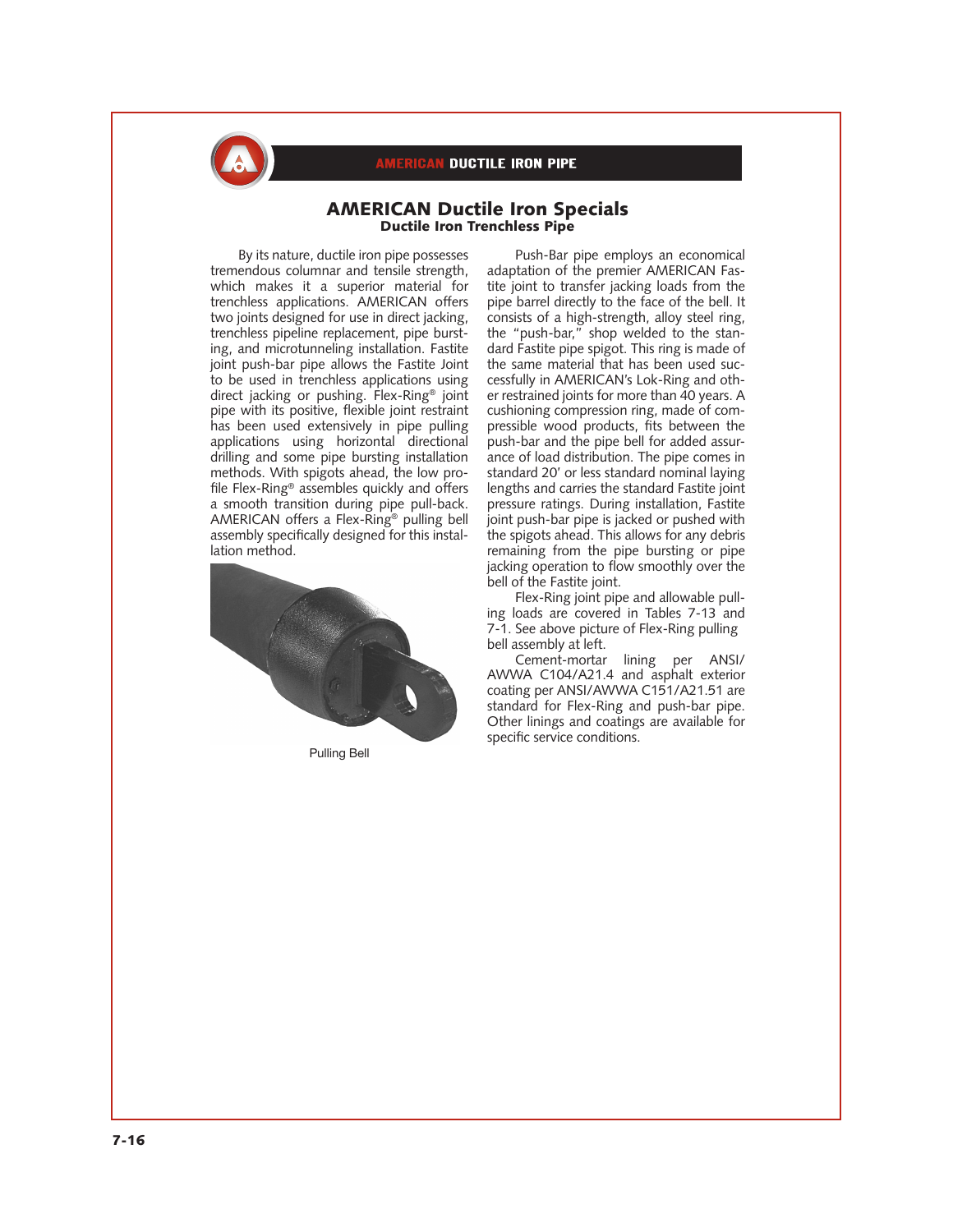| <b>AMERICAN Ductile Iron Flex-Ring® Joint Pipe</b><br><b>Standard Dimensions and Pressure Ratings</b> |                                      |                                           |                      |                                        |                           |                                       |                                   |                                    |                                        |                                                                   |
|-------------------------------------------------------------------------------------------------------|--------------------------------------|-------------------------------------------|----------------------|----------------------------------------|---------------------------|---------------------------------------|-----------------------------------|------------------------------------|----------------------------------------|-------------------------------------------------------------------|
|                                                                                                       | <u>vscons</u><br>A<br>Table No. 7-13 | R                                         |                      |                                        | $4" - 12"$                | $4" - 12"$                            | ,,,,,,,,,                         |                                    |                                        | $14" - 48"$                                                       |
| Size<br>in.                                                                                           | Working<br>Pressure*<br>psi          | Nominal<br>Laying<br>Length <sup>**</sup> | A<br>O.D.<br>in.     | <sub>R</sub><br>Socket<br>Depth<br>in. | F<br>Bell<br>O.D.f<br>in. | Allowable<br>Pulling<br>Load<br>lb.†† | Allowable<br>Deflection<br>degree | Offset<br>per 20'<br>Length<br>in. | Radius of<br>Curve <sup>^</sup><br>ft. | Empty<br>Pipe<br>Buoyancy<br>in Water<br>$(Ib/ft)^{\wedge\wedge}$ |
| 4<br>6<br>8                                                                                           | 350<br>350<br>350                    | 20<br>20<br>20                            | 4.80<br>6.90<br>9.05 | 5.62<br>5.62<br>5.74                   | 7.06<br>9.19<br>11.33     | 10,000<br>20,000<br>30,000            | 5<br>5<br>5                       | 21<br>21<br>21                     | 230<br>230<br>230                      | $\frac{-5}{-2}$<br>3                                              |

**AMERICAN DUCTILE IRON PIPE** 

10 350 20 11.10 6.72 13.56 45,000 5 21 230 11 12 350 20 13.20 6.72 15.74 60,000 5 21 230 19

\* Working pressure is the maximum pressure rating of the joint and is based on its capability to resist thrust due to<br>internal pressure. It higher working pressure is required, contact AMERICAN. Minimum laying lengths for<br>

|                                                    | Table No. 7-14                                              | $14" - 48"$                                        |                                                                               |                                                                        |                                                                               |                                                                                               |                                                                                              |                                                 |                                                             |                                                                   |
|----------------------------------------------------|-------------------------------------------------------------|----------------------------------------------------|-------------------------------------------------------------------------------|------------------------------------------------------------------------|-------------------------------------------------------------------------------|-----------------------------------------------------------------------------------------------|----------------------------------------------------------------------------------------------|-------------------------------------------------|-------------------------------------------------------------|-------------------------------------------------------------------|
| Size<br>in.                                        | Working<br>Pressure*<br>psi                                 | Nominal<br>Laying<br>Length**                      | A<br>O.D.<br>in.                                                              | B<br>Socket<br>Depth<br>in.                                            | F<br>Bell<br>O.D.t<br>in.                                                     | Allowable<br>Pullina<br>Load<br>Ib.t                                                          | Allowable<br>Deflection<br>degree                                                            | Offset<br>per 20'<br>Length<br>in.              | Radius of<br>Curve <sup>^</sup><br>ft.                      | Empty<br>Pipe<br>Buoyancy<br>in Water<br>$(lb/ft)^{\wedge\wedge}$ |
| 14<br>16<br>18<br>20<br>24<br>30<br>36<br>42<br>48 | 350<br>350<br>350<br>350<br>350<br>250<br>250<br>250<br>250 | 20<br>20<br>20<br>20<br>20<br>20<br>20<br>20<br>20 | 15.30<br>17.40<br>19.50<br>21.60<br>25.80<br>32.00<br>38.30<br>44.50<br>50.80 | 7.38<br>7.38<br>8.20<br>8.20<br>8.96<br>9.63<br>9.63<br>10.84<br>12.37 | 19.31<br>21.43<br>23.70<br>25.82<br>29.88<br>36.34<br>42.86<br>49.92<br>56.36 | 75,000<br>95,000<br>120.000<br>150,000<br>210,000<br>220,000<br>310,000<br>390,000<br>500,000 | 4<br>33/4<br>33/4<br>31/2<br>3<br>21/2<br>$\overline{2}$<br>$\overline{2}$<br>$\overline{2}$ | 17<br>16<br>16<br>15<br>12<br>10<br>8<br>8<br>8 | 285<br>305<br>305<br>327<br>380<br>458<br>570<br>570<br>570 | 27<br>38<br>52<br>69<br>104<br>175<br>266<br>359<br>484           |

\* Working pressure is the maximum pressure rating of the joint and is based on its capability to resist thrust due to<br>internal pressure is frighter working pressure is required, contact AMERICAN. Pressure rating of the joi

#### Minimum Laying Lengths

| Size<br>in. | Flex-Ring &<br>Flex-Ring End  | Flex-Ring End &<br>Flex-Ring End |
|-------------|-------------------------------|----------------------------------|
| 14          | $1'-6"$                       | $2^{\prime}$ -0"                 |
| 16          | $1' - 6''$                    | $2^{\prime}-0^{\prime\prime}$    |
| 18          | $-6"$                         | $2^{\prime}$ -0"                 |
| 20          | $^{1}-6"$                     | $2^{\prime}$ -0"                 |
| 24          | $2^{\prime}-0^{\prime\prime}$ | $2' - 6''$                       |
| 30          | $2^{\prime}$ -0"              | $2'-6''$                         |
| 36          | $2'$ – $0"$                   | $2' - 6''$                       |
| 42          |                               | $3' - 0'$                        |